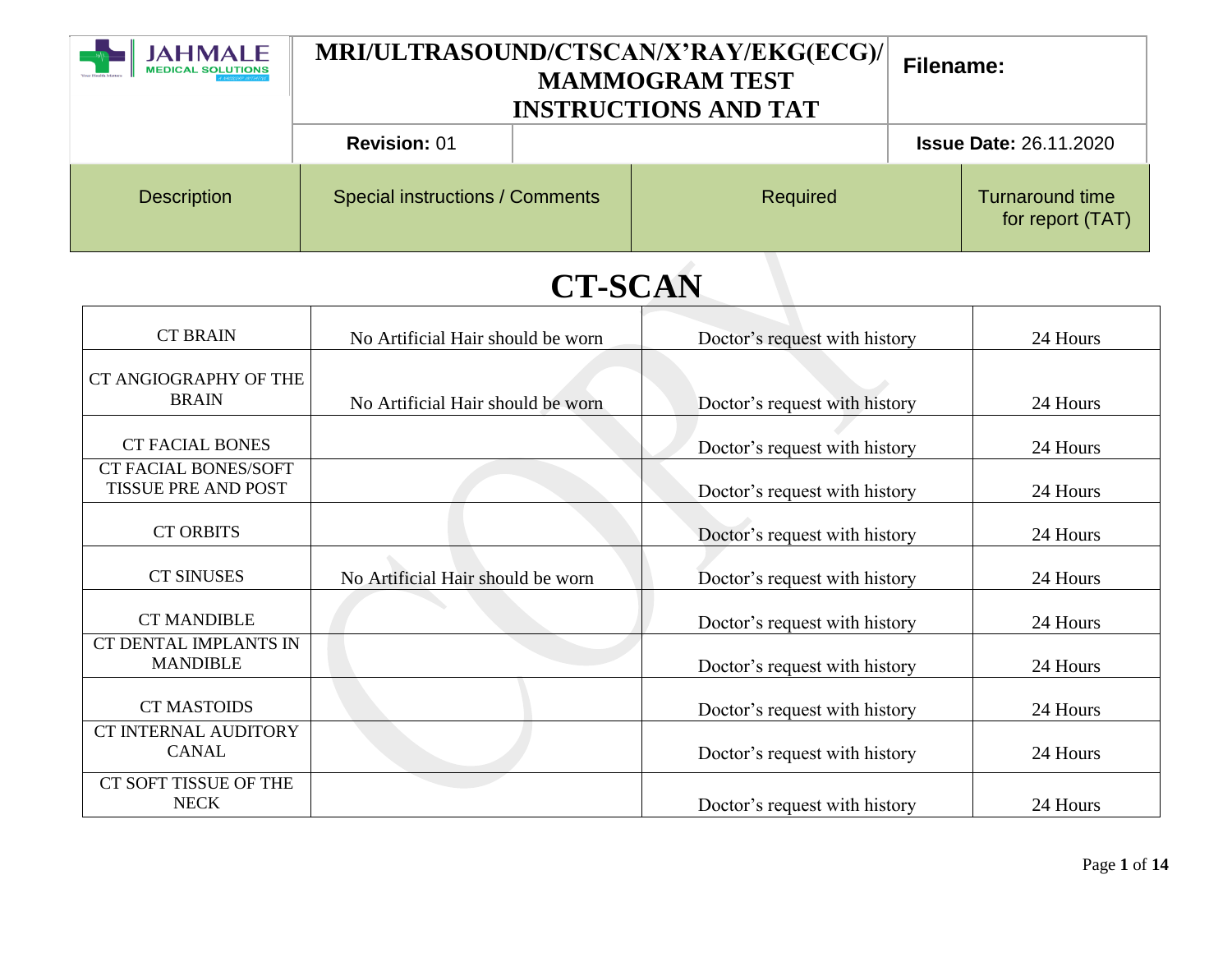| <b>JAHMALE</b><br><b>MEDICAL SOLUTIONS</b> | MRI/ULTRASOUND/CTSCAN/X'RAY/EKG(ECG)/<br><b>MAMMOGRAM TEST</b><br><b>INSTRUCTIONS AND TAT</b> |  |          | Filename: |                                            |
|--------------------------------------------|-----------------------------------------------------------------------------------------------|--|----------|-----------|--------------------------------------------|
|                                            | <b>Revision: 01</b>                                                                           |  |          |           | <b>Issue Date: 26.11.2020</b>              |
| <b>Description</b>                         | <b>Special instructions / Comments</b>                                                        |  | Required |           | <b>Turnaround time</b><br>for report (TAT) |

| CT ANGIOGRAPHY OF THE<br><b>NECK</b>                            |                                           | Doctor's request with history | 24 Hours |
|-----------------------------------------------------------------|-------------------------------------------|-------------------------------|----------|
| CT ANGIOGRAPHY EXTRA<br><b>CRANIAL VESSELS</b>                  |                                           | Doctor's request with history | 24 Hours |
| <b>CT ANGIO EXT/INT</b><br><b>CRANIAL NECK &amp; BRAIN</b>      |                                           | Doctor's request with history | 24 Hours |
| <b>CT CHEST</b>                                                 | Client is required not to eat for 4 hours | Doctor's request with history | 24 Hours |
| <b>CT CHEST FOR PULMONARY</b><br><b>EMBOLISM</b>                |                                           | Doctor's request with history | 24 Hours |
| CT CHEST FOR PUL EMBO<br>WITH CT VENOGRAM                       |                                           | Doctor's request with history | 24 Hours |
| CT ANGIOGRAPHY AORTA<br><b>AND BRANCHES</b>                     |                                           | Doctor's request with history | 24 Hours |
| <b>CT THORACIC AND ABD</b><br><b>AORTA AND BRANCHES</b>         |                                           | Doctor's request with history | 24 Hours |
| <b>CT ANGIOGRAPHY</b><br><b>PULMONARY</b><br><b>VASCULATURE</b> |                                           | Doctor's request with history | 24 Hours |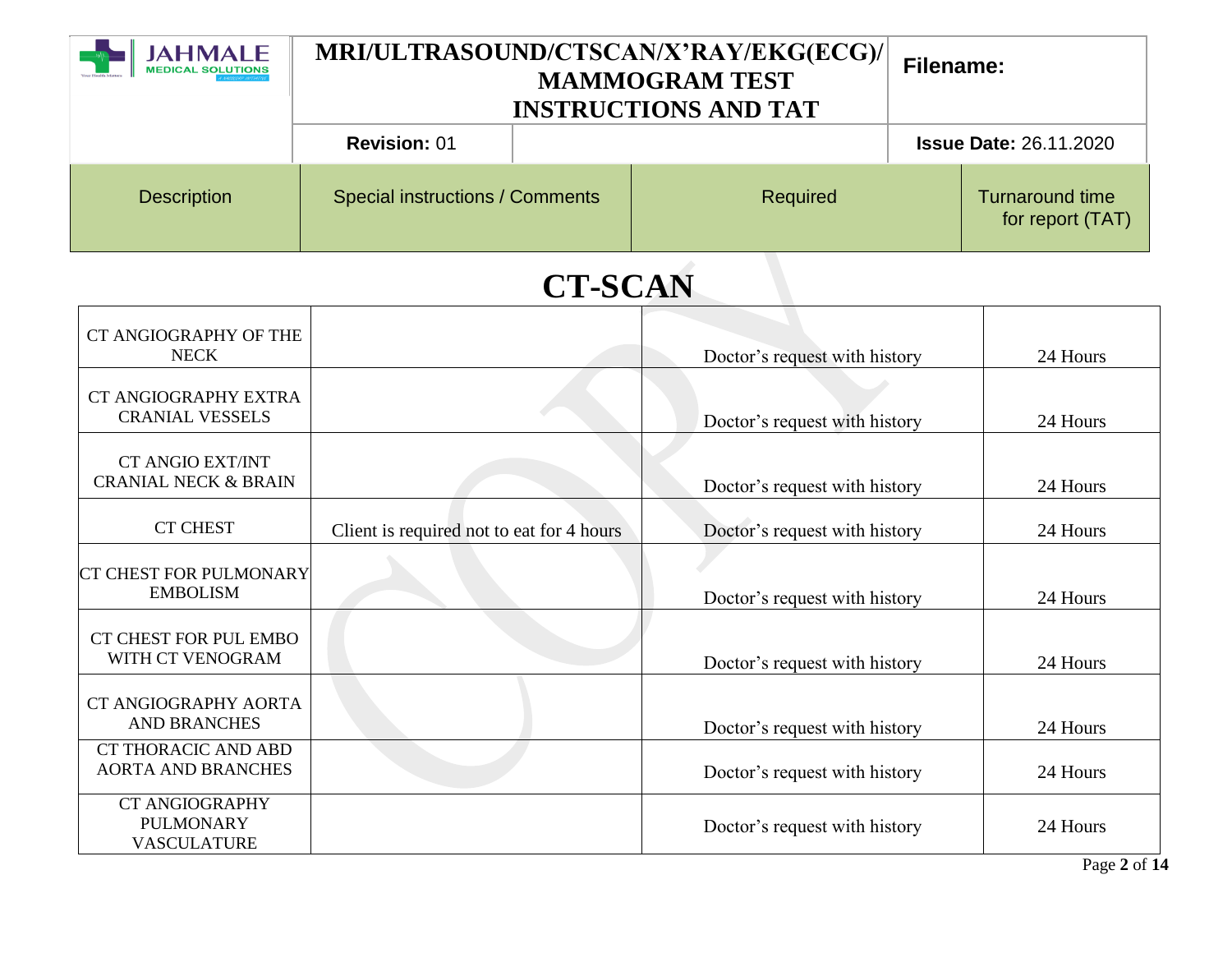| <b>JAHMALE</b><br><b>MEDICAL SOLUTIONS</b> | MRI/ULTRASOUND/CTSCAN/X'RAY/EKG(ECG)/<br><b>MAMMOGRAM TEST</b><br><b>INSTRUCTIONS AND TAT</b> |  |          | <b>Filename:</b> |                                            |
|--------------------------------------------|-----------------------------------------------------------------------------------------------|--|----------|------------------|--------------------------------------------|
|                                            | <b>Revision: 01</b>                                                                           |  |          |                  | <b>Issue Date: 26.11.2020</b>              |
| <b>Description</b>                         | <b>Special instructions / Comments</b>                                                        |  | Required |                  | <b>Turnaround time</b><br>for report (TAT) |

| <b>CT CARDIAC/CORONARY</b><br><b>ANGIOGRAPHY</b> |                                           | Doctor's request with history | 24 Hours |
|--------------------------------------------------|-------------------------------------------|-------------------------------|----------|
|                                                  |                                           |                               |          |
| <b>CT ABDOMEN</b>                                | Client is required to not eat for 4 hours | Doctor's request with history | 24 Hours |
| <b>CT BONY PELVIS</b>                            | Client is required to not eat for 4 hours | Doctor's request with history | 24 Hours |
| <b>CT PELVIS WITH CONTRAST</b>                   | Client is required to not eat for 4 hours | Doctor's request with history | 24 Hours |
| <b>CT ABDOMEN AND PELVIS</b>                     | Client is required to not eat for 4 hours | Doctor's request with history | 24 Hours |
| CT BASE OF SKULL TO<br><b>SYMPHYSIS PUBIS</b>    | No Artificial Hair should be worn         | Doctor's request with history | 24 Hours |
| CT VIRTUAL COLONOSCOPY                           |                                           | Doctor's request with history | 24 Hours |
| <b>CT IVP</b>                                    |                                           | Doctor's request with history | 24 Hours |
| CT RENAL TRACT FOR A<br><b>STONE</b>             |                                           | Doctor's request with history | 24 Hours |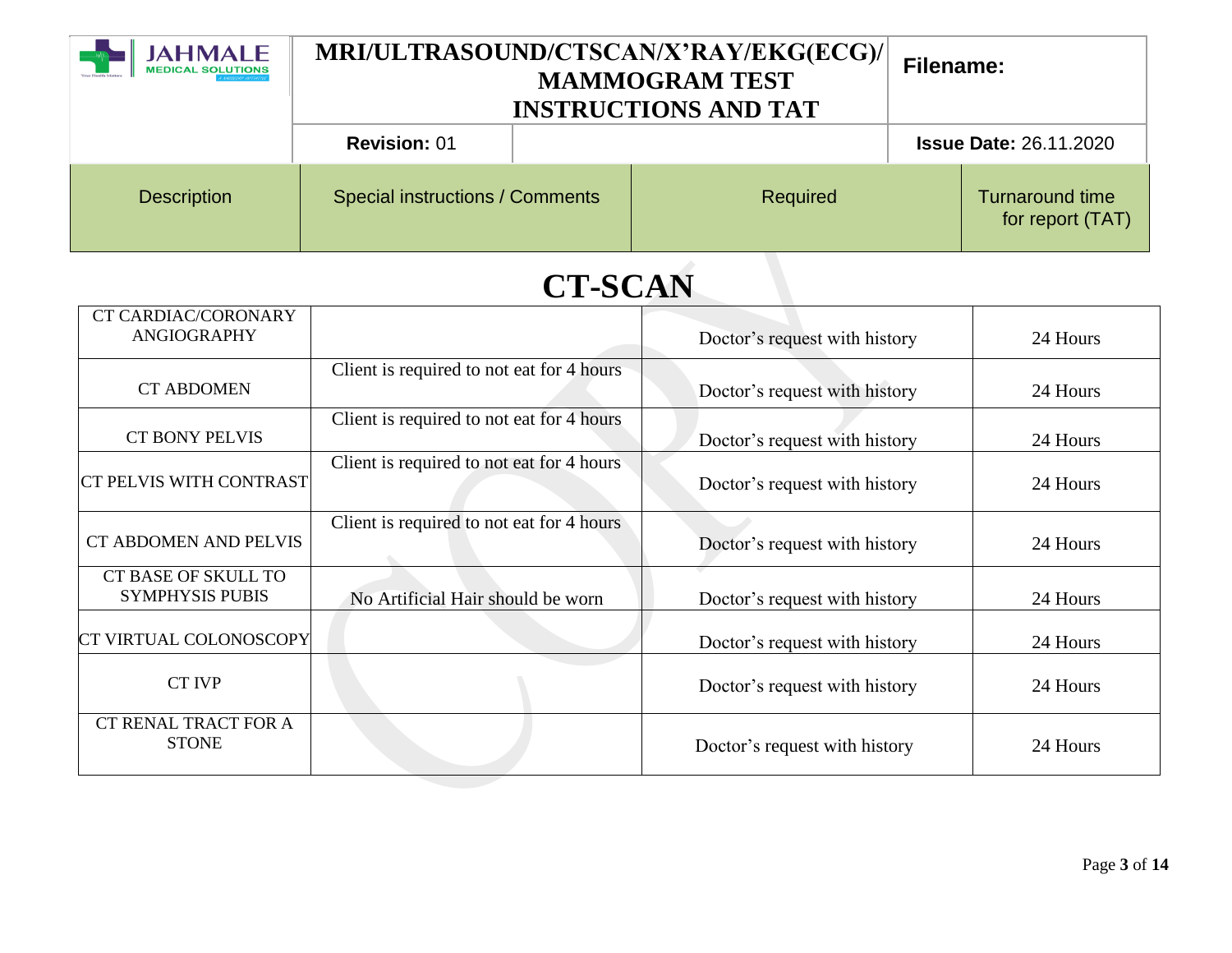| <b>JAHMALE</b><br><b>MEDICAL SOLUTIONS</b> | MRI/ULTRASOUND/CTSCAN/X'RAY/EKG(ECG)/<br><b>MAMMOGRAM TEST</b><br><b>INSTRUCTIONS AND TAT</b> |  |          | Filename: |                                            |
|--------------------------------------------|-----------------------------------------------------------------------------------------------|--|----------|-----------|--------------------------------------------|
|                                            | <b>Revision: 01</b>                                                                           |  |          |           | <b>Issue Date: 26.11.2020</b>              |
| <b>Description</b>                         | <b>Special instructions / Comments</b>                                                        |  | Required |           | <b>Turnaround time</b><br>for report (TAT) |

| <b>CT CERVICAL SPINE</b>            |  | Doctor's request with history | 24 Hours |
|-------------------------------------|--|-------------------------------|----------|
| <b>CT THORACIC SPINE</b>            |  | Doctor's request with history | 24 Hours |
| <b>CT LUMBAR SPINE</b>              |  | Doctor's request with history | 24 Hours |
| <b>CT SACRUM</b>                    |  | Doctor's request with history | 24 Hours |
| <b>CT UPPER LIMBS</b>               |  | Doctor's request with history | 24 Hours |
| CT ANGIOGRAPHY UPPER<br><b>LIMB</b> |  | Doctor's request with history | 24 Hours |
| <b>CT SHOULDER JOINT</b>            |  | Doctor's request with history | 24 Hours |
| <b>CT ELBOW</b>                     |  | Doctor's request with history | 24 Hours |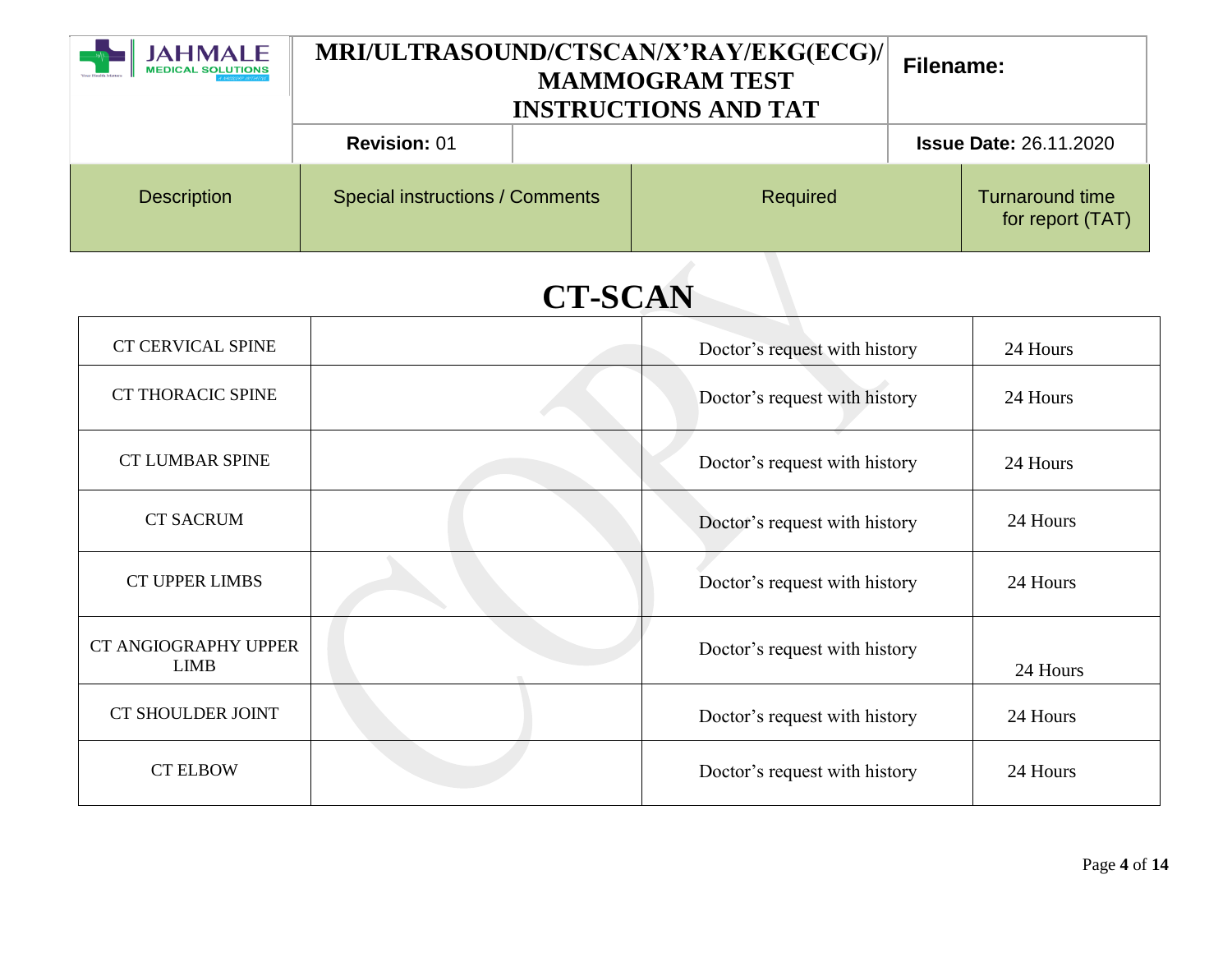| <b>JAHMALE</b><br><b>MEDICAL SOLUTIONS</b> | MRI/ULTRASOUND/CTSCAN/X'RAY/EKG(ECG)/<br><b>MAMMOGRAM TEST</b><br><b>INSTRUCTIONS AND TAT</b> |  |          | Filename: |                                            |
|--------------------------------------------|-----------------------------------------------------------------------------------------------|--|----------|-----------|--------------------------------------------|
|                                            | <b>Revision: 01</b>                                                                           |  |          |           | <b>Issue Date: 26.11.2020</b>              |
| <b>Description</b>                         | <b>Special instructions / Comments</b>                                                        |  | Required |           | <b>Turnaround time</b><br>for report (TAT) |

| <b>CT FOREARM</b>                                           | Doctor's request with history | 24 Hours |
|-------------------------------------------------------------|-------------------------------|----------|
| CT WRIST AND HAND                                           | Doctor's request with history | 24 Hours |
| <b>CT LOWER LIMB</b>                                        | Doctor's request with history | 24 Hours |
| CT ANGIOGRAPHY OF THE<br><b>LOWER LIMB</b>                  | Doctor's request with history | 24 Hours |
| <b>CT ANGIO ABDOMINAL</b><br><b>AORTA &amp; LOWER LIMBS</b> | Doctor's request with history | 24 Hours |
| <b>CT FEMUR</b>                                             | Doctor's request with history | 24 Hours |
| <b>CT KNEE</b>                                              | Doctor's request with history | 24 Hours |
| <b>CT LOWER LEG</b>                                         | Doctor's request with history | 24 Hours |
| <b>CT ANKLE/FOOT</b>                                        | Doctor's request with history | 24 Hours |
| <b>CT LIVER TRIPLE PHASE</b>                                | Doctor's request with history | 24 Hours |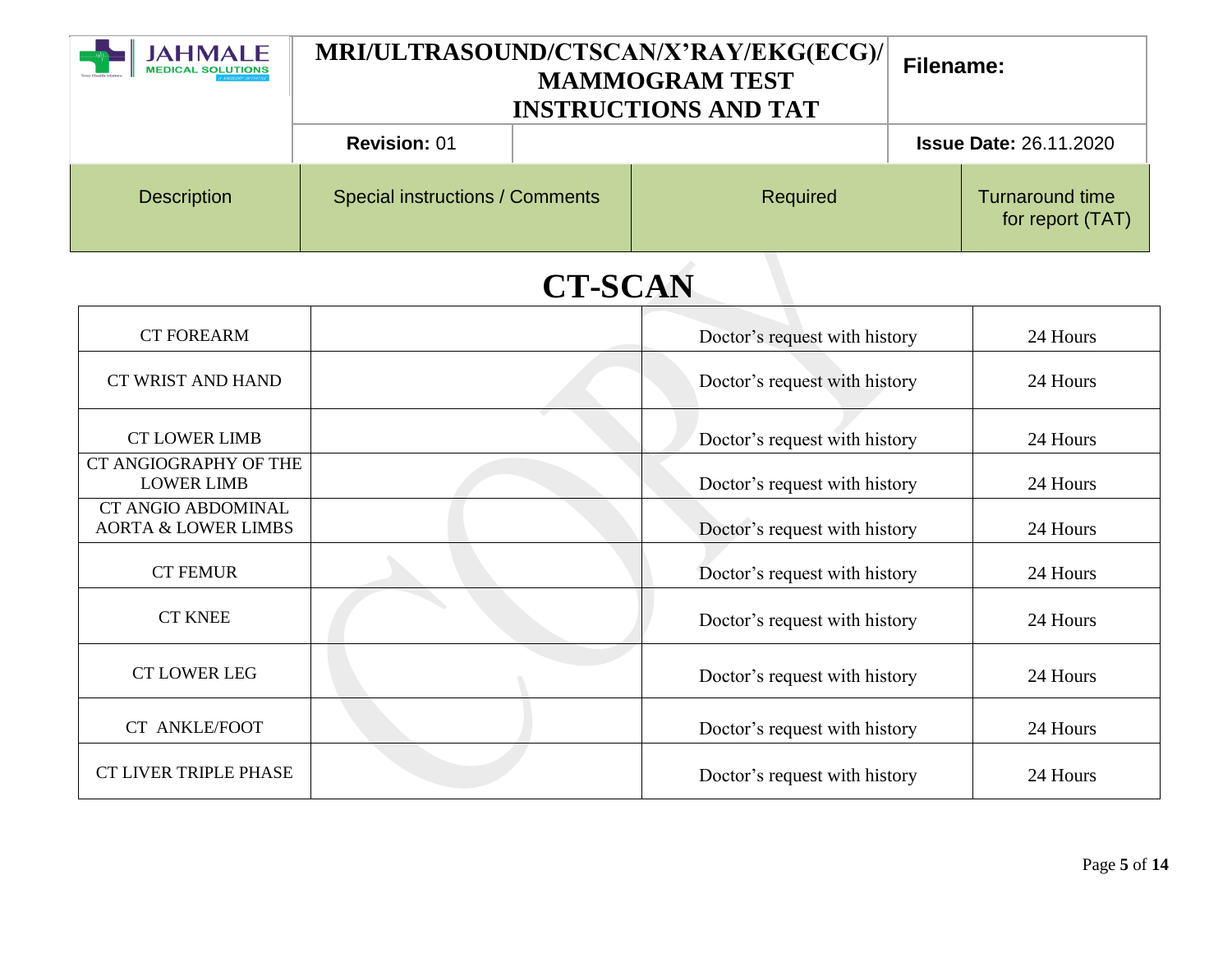| <b>AHMALE</b>                                 | MRI/ULTRASOUND/CTSCAN/X'RAY/EKG(ECG)/<br><b>MAMMOGRAM TEST</b><br><b>INSTRUCTIONS AND TAT</b> |  |                               | <b>Filename:</b>                           |                               |
|-----------------------------------------------|-----------------------------------------------------------------------------------------------|--|-------------------------------|--------------------------------------------|-------------------------------|
|                                               | <b>Revision: 01</b>                                                                           |  |                               |                                            | <b>Issue Date: 26.11.2020</b> |
| <b>Description</b>                            | <b>Special instructions / Comments</b><br>Required                                            |  |                               | <b>Turnaround time</b><br>for report (TAT) |                               |
| <b>MRI</b>                                    |                                                                                               |  |                               |                                            |                               |
| MRI Cervical spine                            |                                                                                               |  | Doctor's request with history |                                            | 24 Hours                      |
| <b>MRI</b> Brachial plexus                    |                                                                                               |  | Doctor's request with history |                                            | 24 Hours                      |
| MRI Thoracic spine                            |                                                                                               |  | Doctor's request with history |                                            | 24 Hours                      |
| MRI Lumbar spine                              |                                                                                               |  | Doctor's request with history |                                            | 24 Hours                      |
| MRI Thoracic & Lumbar<br>spine/Cervical Spine |                                                                                               |  | Doctor's request with history |                                            | 24 Hours                      |
| MRI Soft tissue neck                          |                                                                                               |  | Doctor's request with history |                                            | 24 Hours                      |
| MRI Pelvis only                               |                                                                                               |  | Doctor's request with history |                                            | 24 Hours                      |
| MRI Left Shoulder                             |                                                                                               |  | Doctor's request with history |                                            | 24 Hours                      |
| <b>MRI Right Shoulder</b>                     |                                                                                               |  | Doctor's request with history |                                            | 24 Hours                      |
| <b>MRI</b> Left Elbow                         |                                                                                               |  | Doctor's request with history |                                            | 24 Hours                      |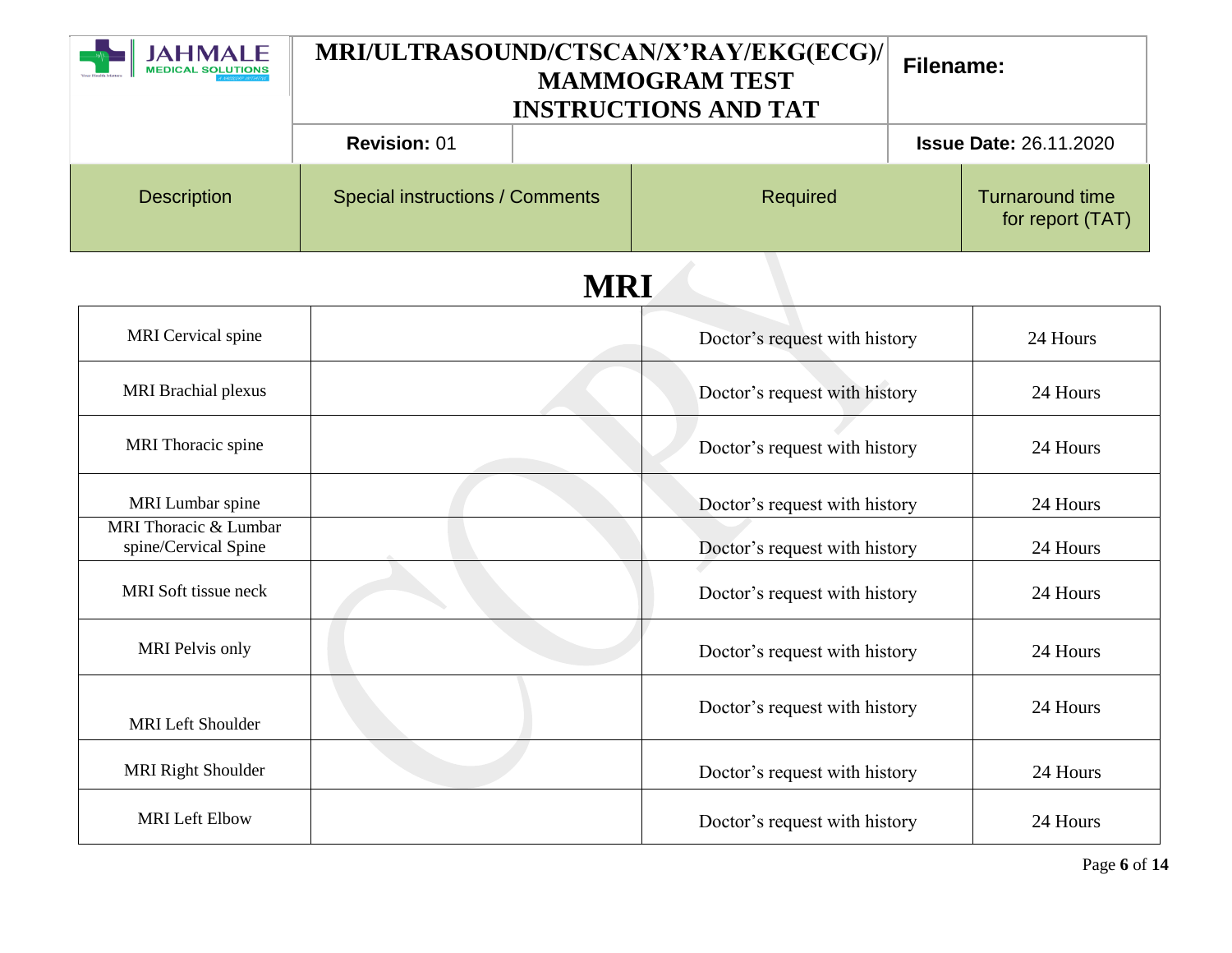|                            | MRI/ULTRASOUND/CTSCAN/X'RAY/EKG(ECG)/<br><b>MAMMOGRAM TEST</b><br><b>INSTRUCTIONS AND TAT</b> |  |                               | <b>Filename:</b> |                                            |
|----------------------------|-----------------------------------------------------------------------------------------------|--|-------------------------------|------------------|--------------------------------------------|
|                            | <b>Revision: 01</b>                                                                           |  |                               |                  | <b>Issue Date: 26.11.2020</b>              |
| <b>Description</b>         | <b>Special instructions / Comments</b>                                                        |  | Required                      |                  | <b>Turnaround time</b><br>for report (TAT) |
| <b>MRI</b>                 |                                                                                               |  |                               |                  |                                            |
| <b>MRI Right Elbow</b>     |                                                                                               |  | Doctor's request with history |                  | 24 Hours                                   |
| <b>MRI</b> Left Wrist/Hand |                                                                                               |  | Doctor's request with history |                  | $24$ Hours                                 |
| MRI Right Wrist/Hand       |                                                                                               |  | Doctor's request with history |                  | 24 Hours                                   |
| <b>MRI</b> Right Knee      |                                                                                               |  | Doctor's request with history |                  | 24 Hours                                   |
| <b>MRI</b> Left knee       |                                                                                               |  | Doctor's request with history |                  | 24 Hours                                   |
| <b>MRI</b> Left Ankle      |                                                                                               |  | Doctor's request with history |                  | 24 Hours                                   |
| <b>MRI Right Ankle</b>     |                                                                                               |  | Doctor's request with history |                  | 24 Hours                                   |
| <b>MRI</b> Left Foot       |                                                                                               |  | Doctor's request with history |                  | 24 Hours                                   |
| <b>MRI Right Foot</b>      |                                                                                               |  | Doctor's request with history |                  | 24 Hours                                   |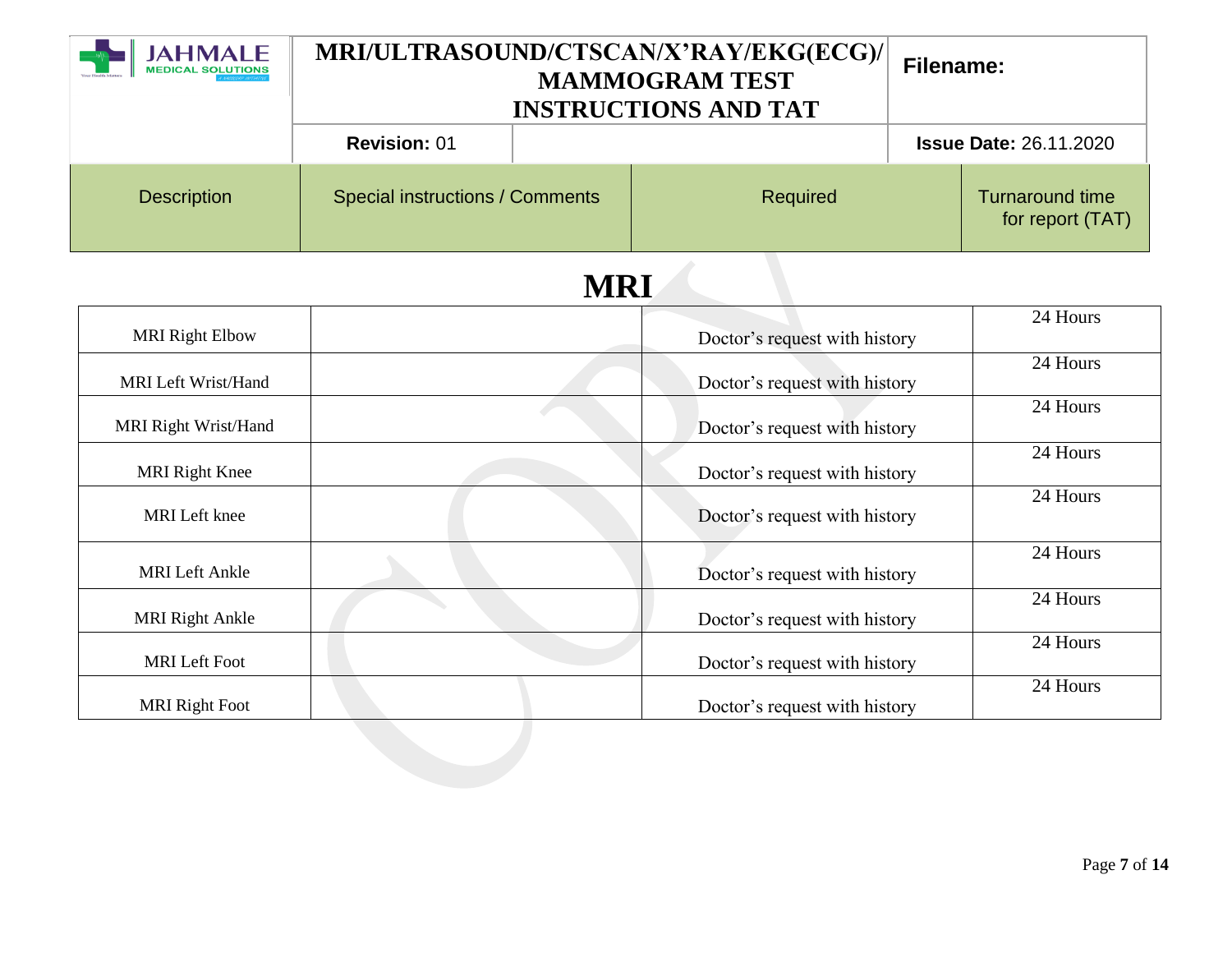| <b>JAHMALE</b><br><b>MEDICAL SOLUTIONS</b> | MRI/ULTRASOUND/CTSCAN/X'RAY/EKG(ECG)/<br><b>MAMMOGRAM TEST</b><br><b>INSTRUCTIONS AND TAT</b> |  |          | Filename: |                                            |
|--------------------------------------------|-----------------------------------------------------------------------------------------------|--|----------|-----------|--------------------------------------------|
|                                            | <b>Revision: 01</b>                                                                           |  |          |           | <b>Issue Date: 26.11.2020</b>              |
| <b>Description</b>                         | Special instructions / Comments                                                               |  | Required |           | <b>Turnaround time</b><br>for report (TAT) |

## **ULTRASOUND**

| <b>ABDOMEN</b>              | Fast for 5 hours                         | 1 hour |
|-----------------------------|------------------------------------------|--------|
| <b>ABDOMEN &amp; PELVIS</b> | Fast for 5 hours                         | 1 hour |
| <b>BREAST</b>               |                                          | 1 hour |
| DOPPLER ONE PART            |                                          | 1 hour |
| <b>NECK</b>                 |                                          | 1 hour |
| <b>OBSTETRIC</b>            | Take enough fluid - About 1.5 L of water | 1 hour |
| <b>OBSTETRIC ANOMALY</b>    |                                          | 1 hour |
| <b>OBSTETRIC 3D</b>         |                                          | 1 hour |
| <b>PELVIS</b>               | Take enough fluid – About 1.5 L of water | 1 hour |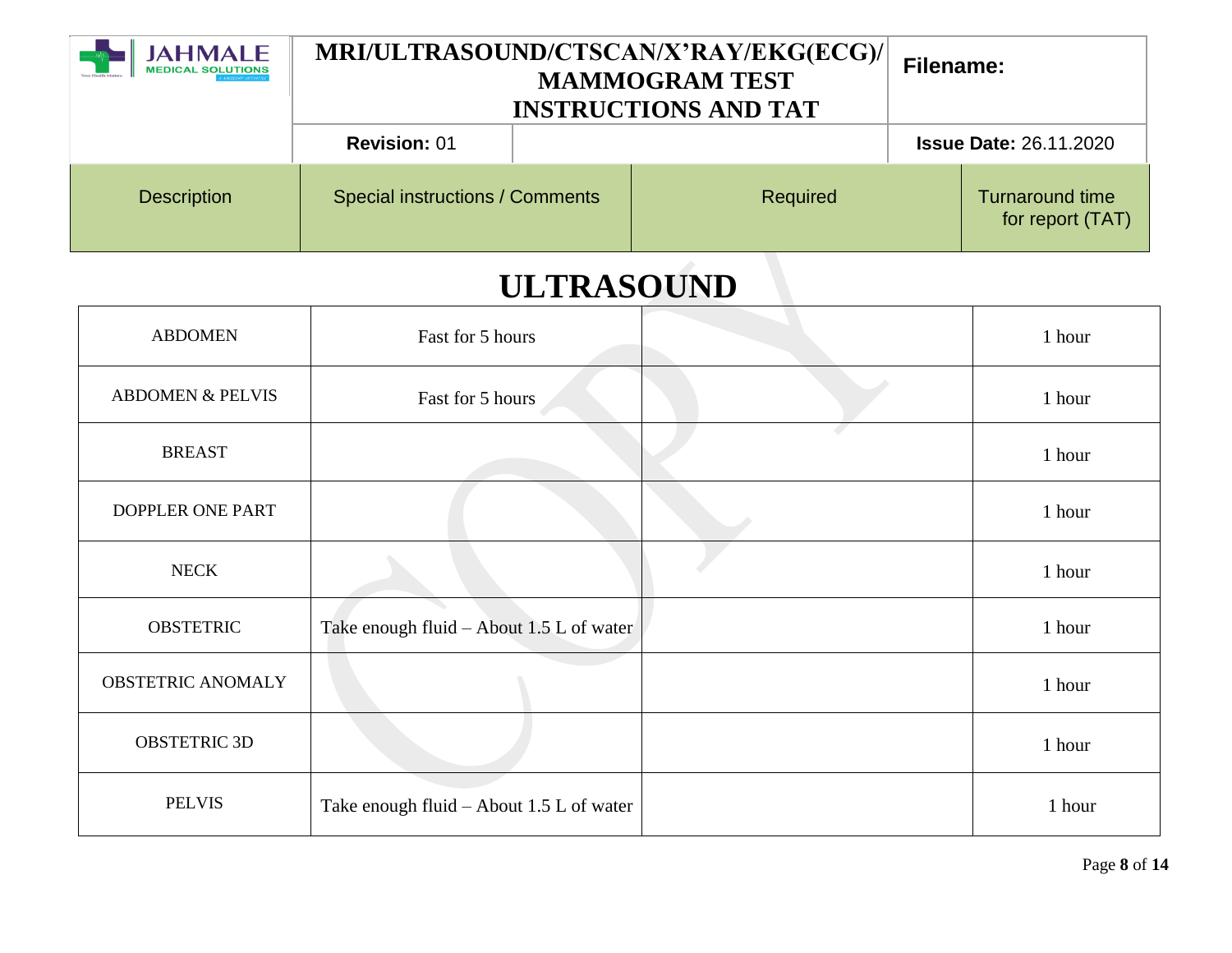| <b>JAHMALE</b><br><b>MEDICAL SOLUTIONS</b> | MRI/ULTRASOUND/CTSCAN/X'RAY/EKG(ECG)/<br><b>MAMMOGRAM TEST</b><br><b>INSTRUCTIONS AND TAT</b> |  |          | <b>Filename:</b> |                                            |
|--------------------------------------------|-----------------------------------------------------------------------------------------------|--|----------|------------------|--------------------------------------------|
|                                            | <b>Revision: 01</b>                                                                           |  |          |                  | <b>Issue Date: 26.11.2020</b>              |
| <b>Description</b>                         | Special instructions / Comments                                                               |  | Required |                  | <b>Turnaround time</b><br>for report (TAT) |

# **ULTRASOUND**

| SCROTAL            |                                                  |  | 1 hour |
|--------------------|--------------------------------------------------|--|--------|
| <b>SMALL PARTS</b> |                                                  |  | 1 hour |
| <b>PROSTRATE</b>   | Take enough fluid – About 1.5 L of water $\vert$ |  |        |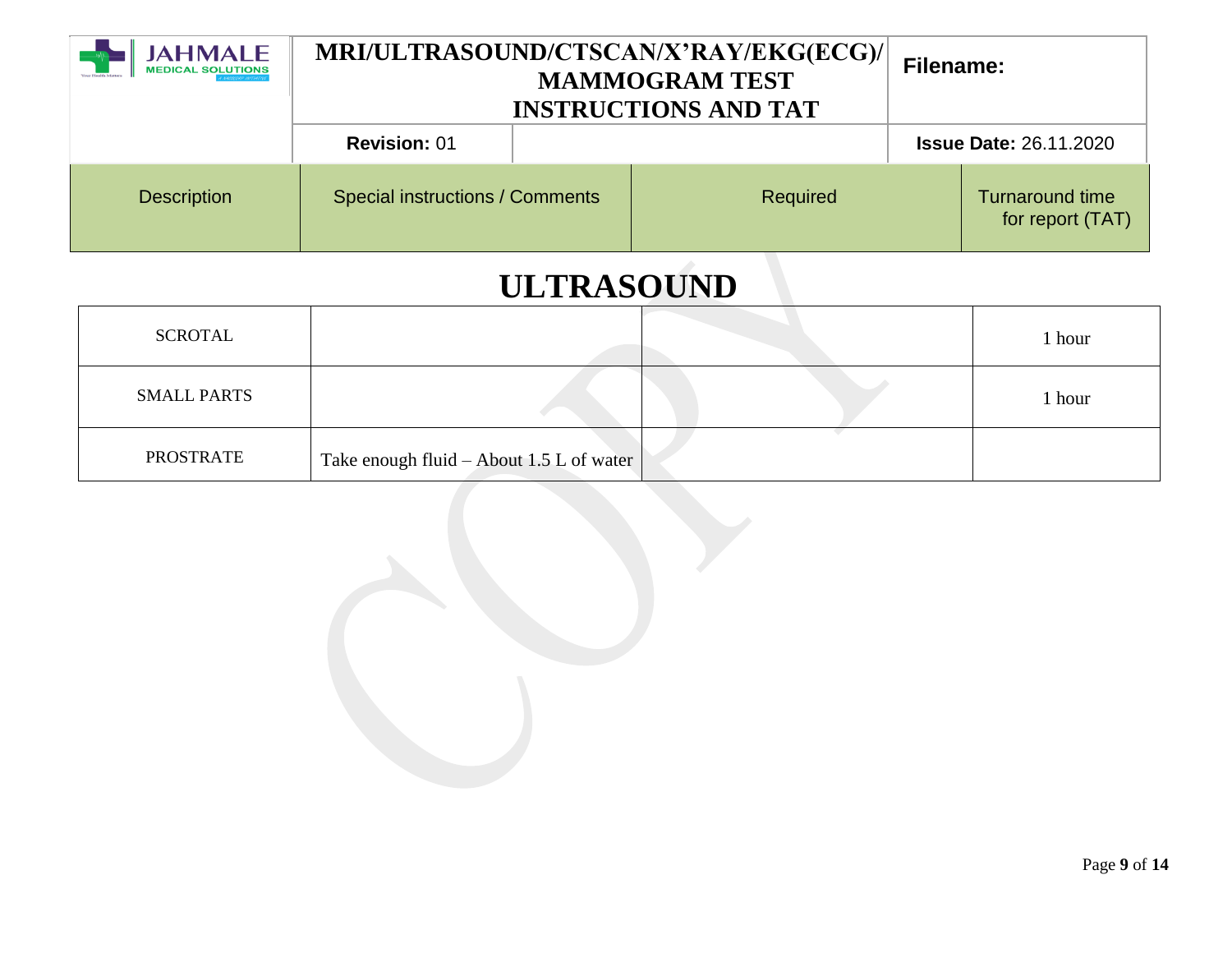| <b>JAHMALE</b><br><b>MEDICAL SOLUTIONS</b> | MRI/ULTRASOUND/CTSCAN/X'RAY/EKG(ECG)/<br><b>MAMMOGRAM TEST</b><br><b>INSTRUCTIONS AND TAT</b> |  |          | Filename: |                                            |
|--------------------------------------------|-----------------------------------------------------------------------------------------------|--|----------|-----------|--------------------------------------------|
|                                            | <b>Revision: 01</b>                                                                           |  |          |           | <b>Issue Date: 26.11.2020</b>              |
| <b>Description</b>                         | <b>Special instructions / Comments</b>                                                        |  | Required |           | <b>Turnaround time</b><br>for report (TAT) |

| <b>SKULL</b>          | No Artificial Hair should be worn | Doctor's request with history | 24 Hours |
|-----------------------|-----------------------------------|-------------------------------|----------|
| <b>ORBITS</b>         |                                   | Doctor's request with history | 24 Hours |
| <b>ARM</b>            |                                   | Doctor's request with history | 24 Hours |
| <b>MASTOIDS</b>       |                                   | Doctor's request with history | 24 Hours |
| <b>FACIAL BONES</b>   |                                   | Doctor's request with history | 24 Hours |
| <b>SINUSES</b>        | No Artificial Hair should be worn | Doctor's request with history | 24 Hours |
| NECK SOFT TISSUE      |                                   | Doctor's request with history | 24 Hours |
| <b>CERVICAL SPINE</b> |                                   | Doctor's request with history | 24 Hours |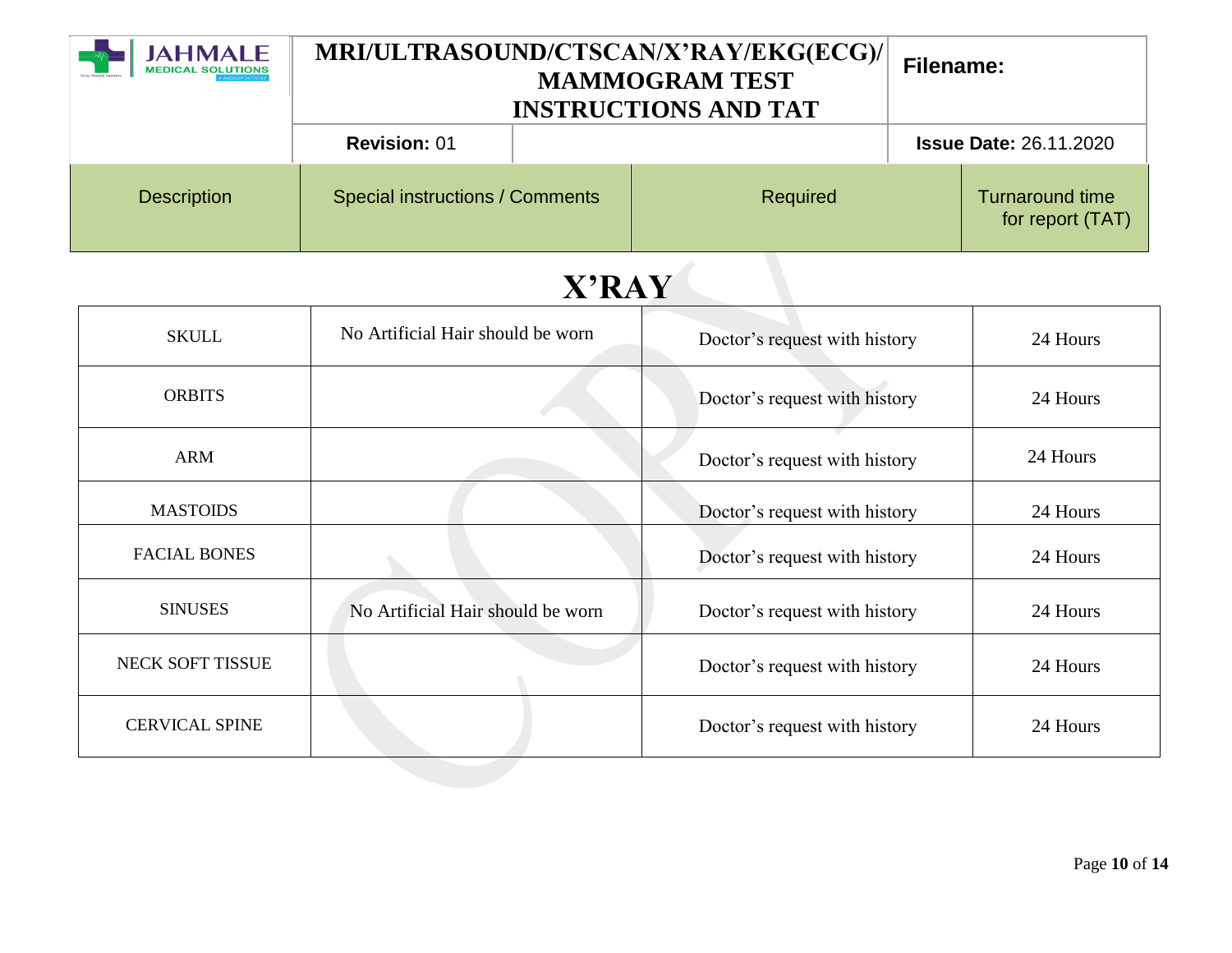| <b>JAHMALE</b><br><b>MEDICAL SOLUTIONS</b> | MRI/ULTRASOUND/CTSCAN/X'RAY/EKG(ECG)/<br><b>MAMMOGRAM TEST</b><br><b>INSTRUCTIONS AND TAT</b> |  |          | Filename: |                                            |
|--------------------------------------------|-----------------------------------------------------------------------------------------------|--|----------|-----------|--------------------------------------------|
|                                            | <b>Revision: 01</b>                                                                           |  |          |           | <b>Issue Date: 26.11.2020</b>              |
| <b>Description</b>                         | <b>Special instructions / Comments</b>                                                        |  | Required |           | <b>Turnaround time</b><br>for report (TAT) |

| THORACIC SPINE      | Doctor's request with history | 24 Hours |
|---------------------|-------------------------------|----------|
|                     |                               |          |
| <b>LUMBAR SPINE</b> | Doctor's request with history | 24 Hours |
|                     |                               |          |
| SACRUM-COCCYX       | Doctor's request with history | 24 Hours |
| <b>SHOULDER</b>     | Doctor's request with history | 24 Hours |
|                     |                               |          |
| <b>HUMERUS</b>      | Doctor's request with history | 24 Hours |
|                     |                               |          |
| <b>ELBOW</b>        | Doctor's request with history | 24 Hours |
|                     |                               |          |
| <b>FOREARM</b>      | Doctor's request with history | 24 Hours |
| <b>WRIST</b>        | Doctor's request with history | 24 Hours |
| <b>HAND</b>         | Doctor's request with history | 24 Hours |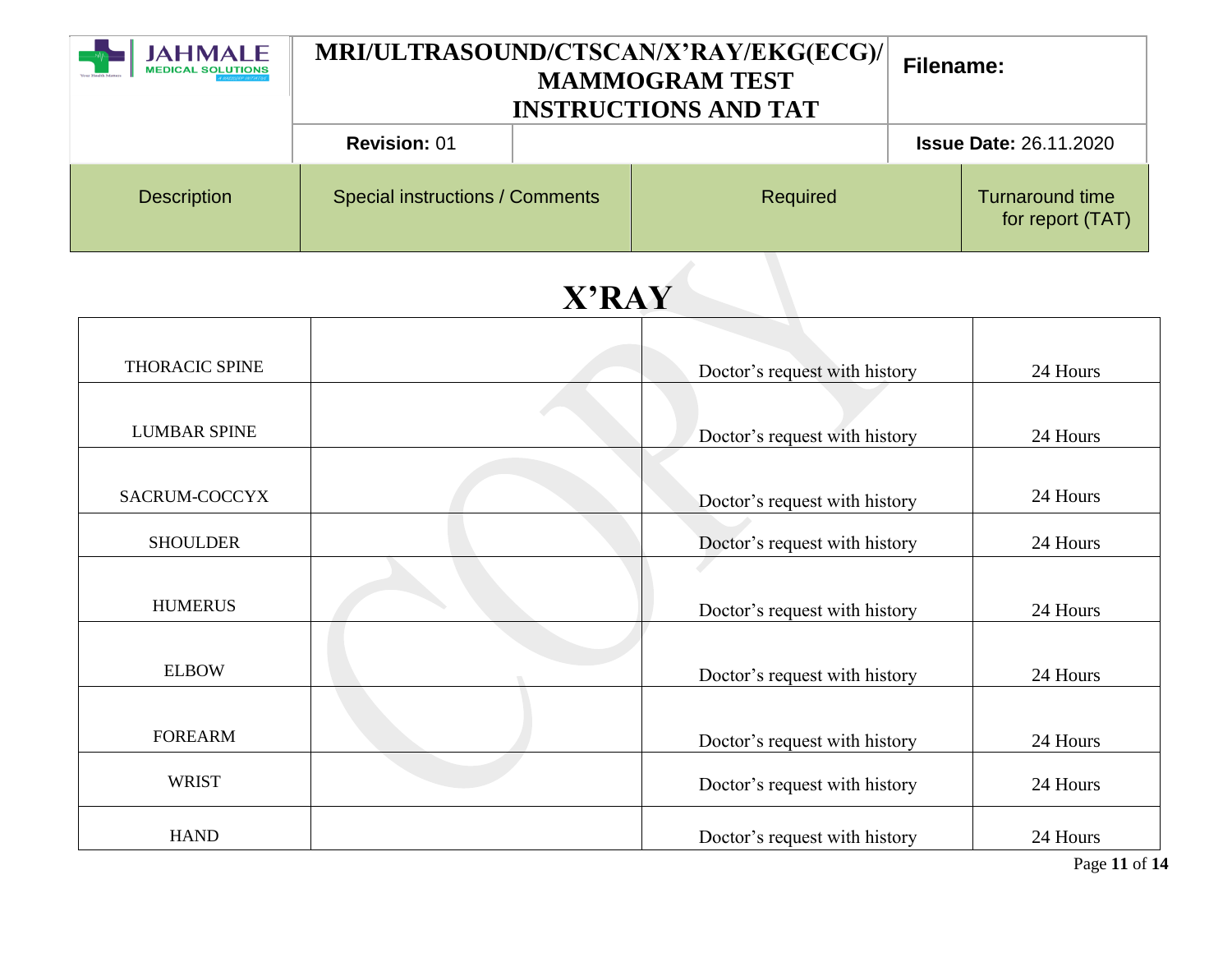| <b>JAHMALE</b><br><b>MEDICAL SOLUTIONS</b> | MRI/ULTRASOUND/CTSCAN/X'RAY/EKG(ECG)/<br><b>MAMMOGRAM TEST</b><br><b>INSTRUCTIONS AND TAT</b> |  |          | Filename: |                                            |
|--------------------------------------------|-----------------------------------------------------------------------------------------------|--|----------|-----------|--------------------------------------------|
|                                            | <b>Revision: 01</b>                                                                           |  |          |           | <b>Issue Date: 26.11.2020</b>              |
| <b>Description</b>                         | <b>Special instructions / Comments</b>                                                        |  | Required |           | <b>Turnaround time</b><br>for report (TAT) |

| <b>FINGER</b>  | Doctor's request with history | 24 Hours |
|----------------|-------------------------------|----------|
|                |                               |          |
| <b>CHEST</b>   | Doctor's request with history | 24 Hours |
|                |                               |          |
| <b>STERNUM</b> | Doctor's request with history | 24 Hours |
| <b>ABDOMEN</b> | Doctor's request with history | 24 Hours |
|                |                               |          |
| <b>PELVIS</b>  | Doctor's request with history | 24 Hours |
|                |                               |          |
| <b>FEMUR</b>   | Doctor's request with history | 24 Hours |
|                |                               |          |
| <b>KNEE</b>    | Doctor's request with history | 24 Hours |
| TIB & FIB      | Doctor's request with history | 24 Hours |
| <b>ANKLE</b>   | Doctor's request with history | 24 Hours |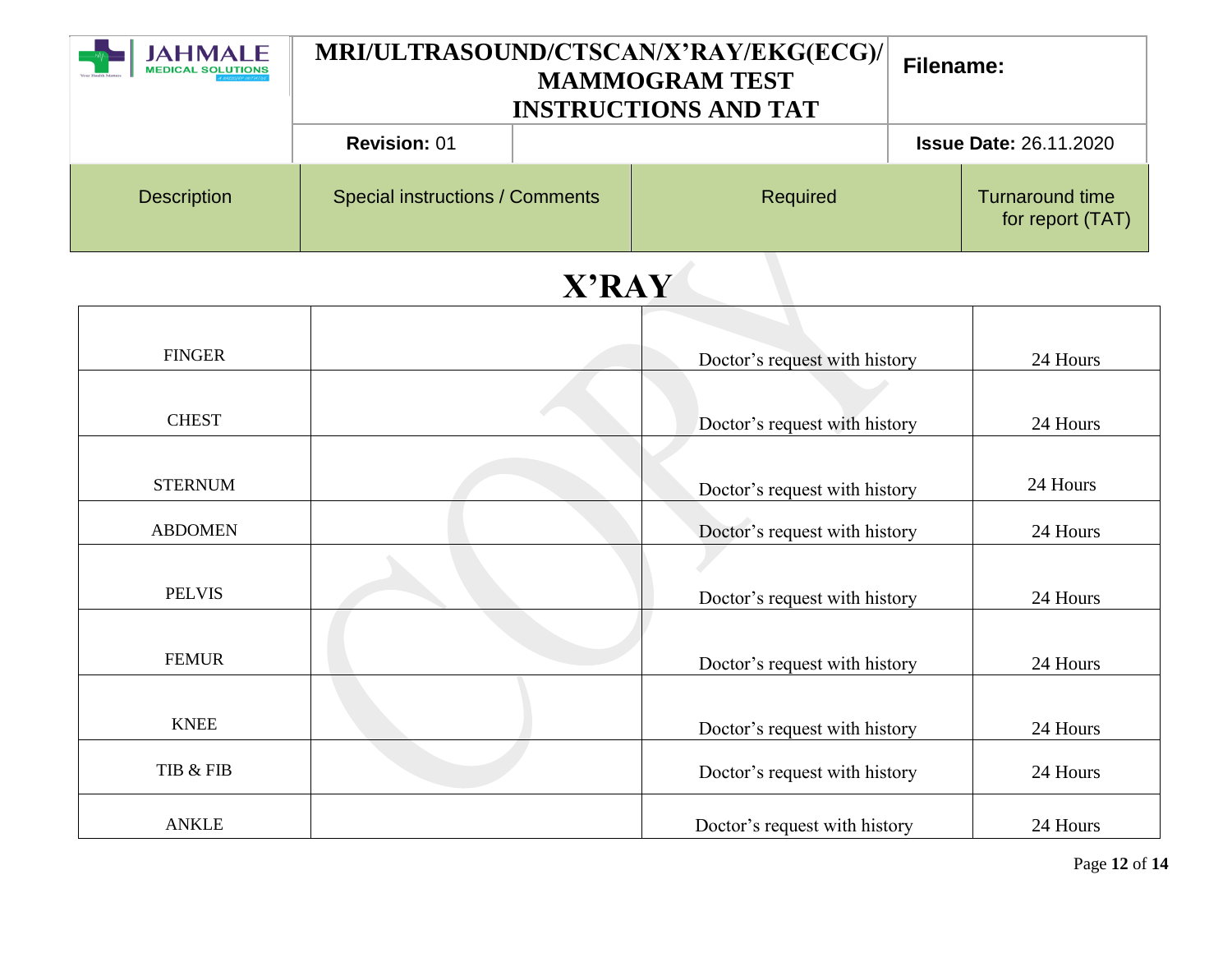| <b>JAHMALE</b><br><b>MEDICAL SOLUTIONS</b> | MRI/ULTRASOUND/CTSCAN/X'RAY/EKG(ECG)/<br><b>MAMMOGRAM TEST</b><br><b>INSTRUCTIONS AND TAT</b> |  |          | Filename: |                                            |
|--------------------------------------------|-----------------------------------------------------------------------------------------------|--|----------|-----------|--------------------------------------------|
|                                            | <b>Revision: 01</b>                                                                           |  |          |           | <b>Issue Date: 26.11.2020</b>              |
| <b>Description</b>                         | <b>Special instructions / Comments</b>                                                        |  | Required |           | <b>Turnaround time</b><br>for report (TAT) |

| <b>FOOT</b>                            | Doctor's request with history | 24 Hours |
|----------------------------------------|-------------------------------|----------|
| <b>CHEST PA &amp; LATERAL</b>          | Doctor's request with history | 24 Hours |
| Dyanimic View (Flexion &<br>Extension) | Doctor's request with history | 24 Hours |

| <b>MAMMOGRAM</b>          | No deodorant/powder in armpit.<br>A skirt and blouse/top is preferable | 24 Hours |
|---------------------------|------------------------------------------------------------------------|----------|
|                           |                                                                        |          |
| <b>EKG</b> ( <b>ECG</b> ) | A skirt and blouse/top is preferable                                   | 20 mins  |
|                           |                                                                        |          |

#### **NOTE: CT-SCAN AND MRI**

Depending on the client's history, a contrast agent will be introduced into the patient for better images or delineating of the interested structures. All CT-SCAN contrast cases above 18 years must do creatinine.